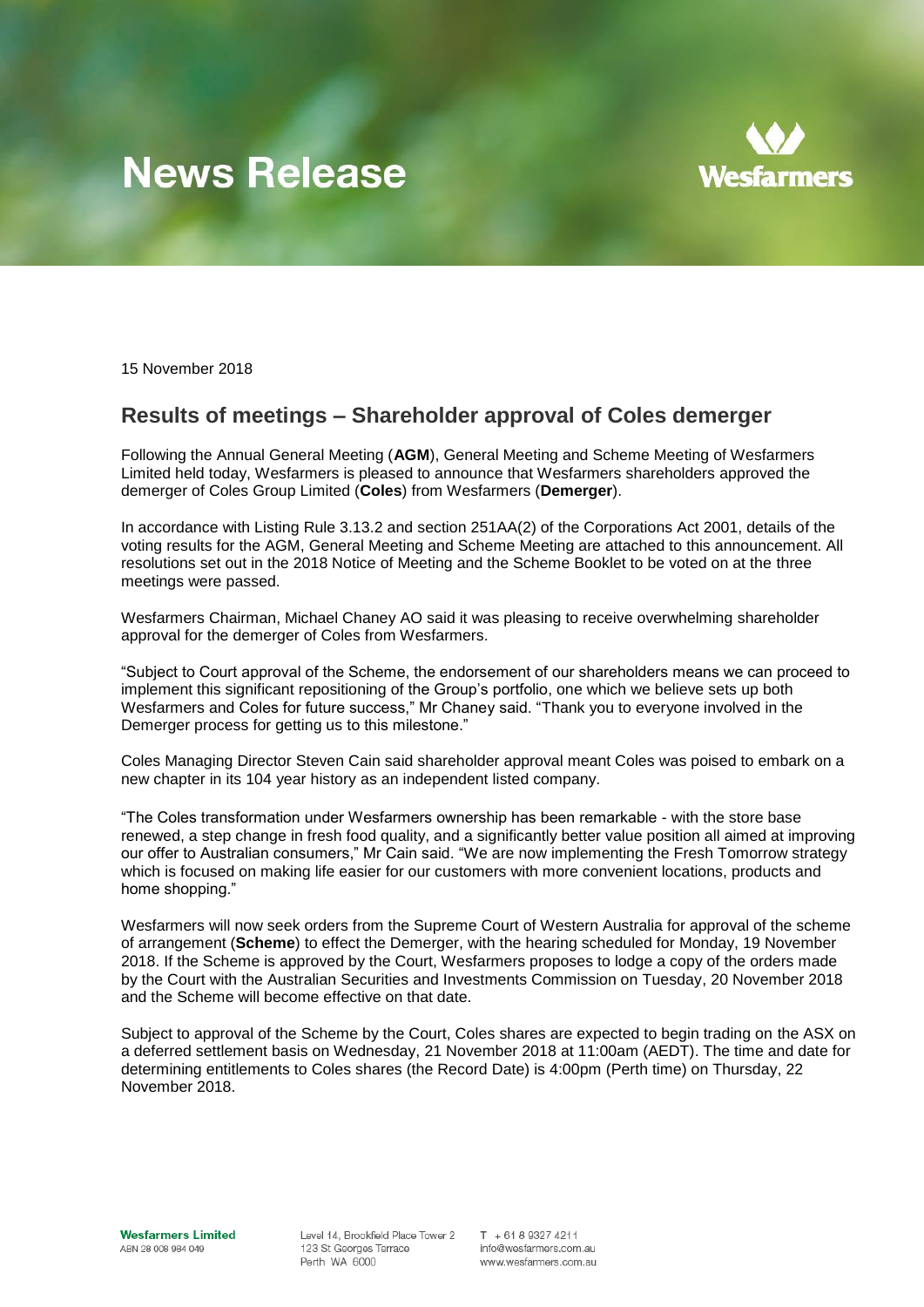For further information, please contact the Shareholder Information Line on 1300 558 062 (within Australia) or +61 3 9415 4631 (international) on weekdays between 8:30am and 8:00pm (AEDT).

## **For more information:**

Cathy Bolt **Example 2018** Erik du Plessis Media and External Affairs Manager Manager, Investor Relations +61 8 9327 4423 or +61 417 813 804 +61 8 9327 4603 or +61 439 211 630 [cbolt@wesfarmers.com.au](mailto:cbolt@wesfarmers.com.au) EduPlessis@wesfarmers.com.au

# **Media Investors**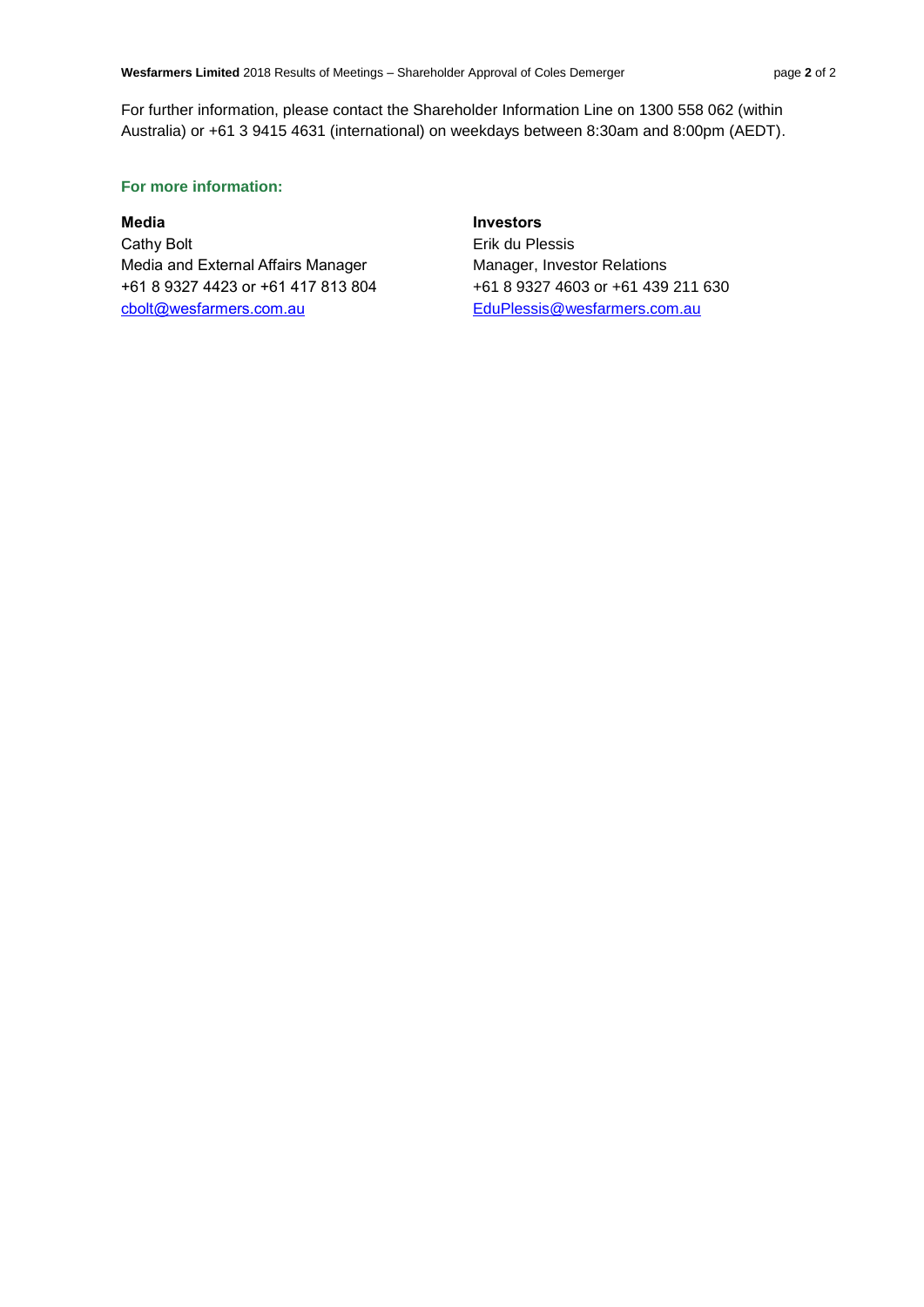# **WESFARMERS LIMITED 2018 ANNUAL GENERAL MEETING (15 NOVEMBER 2018) SUMMARY OF PROXIES AND VOTES**

|   |                                                                                  | Item $2(a)$                  | Item $2(b)$                     | Item <sub>3</sub>                         | Item <sub>4</sub>                                                                             |  |  |  |
|---|----------------------------------------------------------------------------------|------------------------------|---------------------------------|-------------------------------------------|-----------------------------------------------------------------------------------------------|--|--|--|
|   |                                                                                  | Re-election of<br>W G Osborn | Election of<br>S W English KNZM | Adoption of the<br>Remuneration<br>Report | <b>Grant of Restricted Shares</b><br>and Performance Shares to<br>the Group Managing Director |  |  |  |
| Α | Total number of proxy votes exercisable by proxies<br>validly appointed:         | 533,463,091                  | 533,461,250                     | 533,436,985                               | 533,461,438                                                                                   |  |  |  |
| B | Total number of proxy votes in respect of which the appointments specified that: |                              |                                 |                                           |                                                                                               |  |  |  |
|   | The proxy is to vote for the resolution                                          | 509,793,677                  | 517,471,246                     | 467,005,202                               | 465,644,900                                                                                   |  |  |  |
|   | The proxy is to vote against the resolution                                      | 8,155,263                    | 423,763                         | 26,004,381                                | 27,390,479                                                                                    |  |  |  |
|   | The proxy is to abstain on the resolution                                        | 902,229                      | 931,720                         | 26,010,848                                | 26,094,013                                                                                    |  |  |  |
|   | The proxy may vote at the proxy's discretion                                     | 14,611,922                   | 14,634,521                      | 14,416,554                                | 14,332,046                                                                                    |  |  |  |
|   |                                                                                  |                              |                                 |                                           |                                                                                               |  |  |  |
| C | Voting on a poll:                                                                |                              |                                 |                                           |                                                                                               |  |  |  |
|   | Total number of votes cast in favour of the<br>resolution                        | 568,379,574                  | 575,764,720                     | 515,558,848                               | 512,399,502                                                                                   |  |  |  |
|   | Total number of votes cast against the resolution                                | 9,478,356                    | 1,917,293                       | 35,830,648                                | 39,860,955                                                                                    |  |  |  |
|   | Total number of votes abstaining on the resolution                               | 2,112,350                    | 2,235,782                       | 27,879,599                                | 27,611,043                                                                                    |  |  |  |
|   |                                                                                  |                              |                                 |                                           |                                                                                               |  |  |  |

|                              | Carried<br>------- | Carried | Carried | Carried |
|------------------------------|--------------------|---------|---------|---------|
| <b>Result:</b><br>Resolutior |                    |         |         |         |